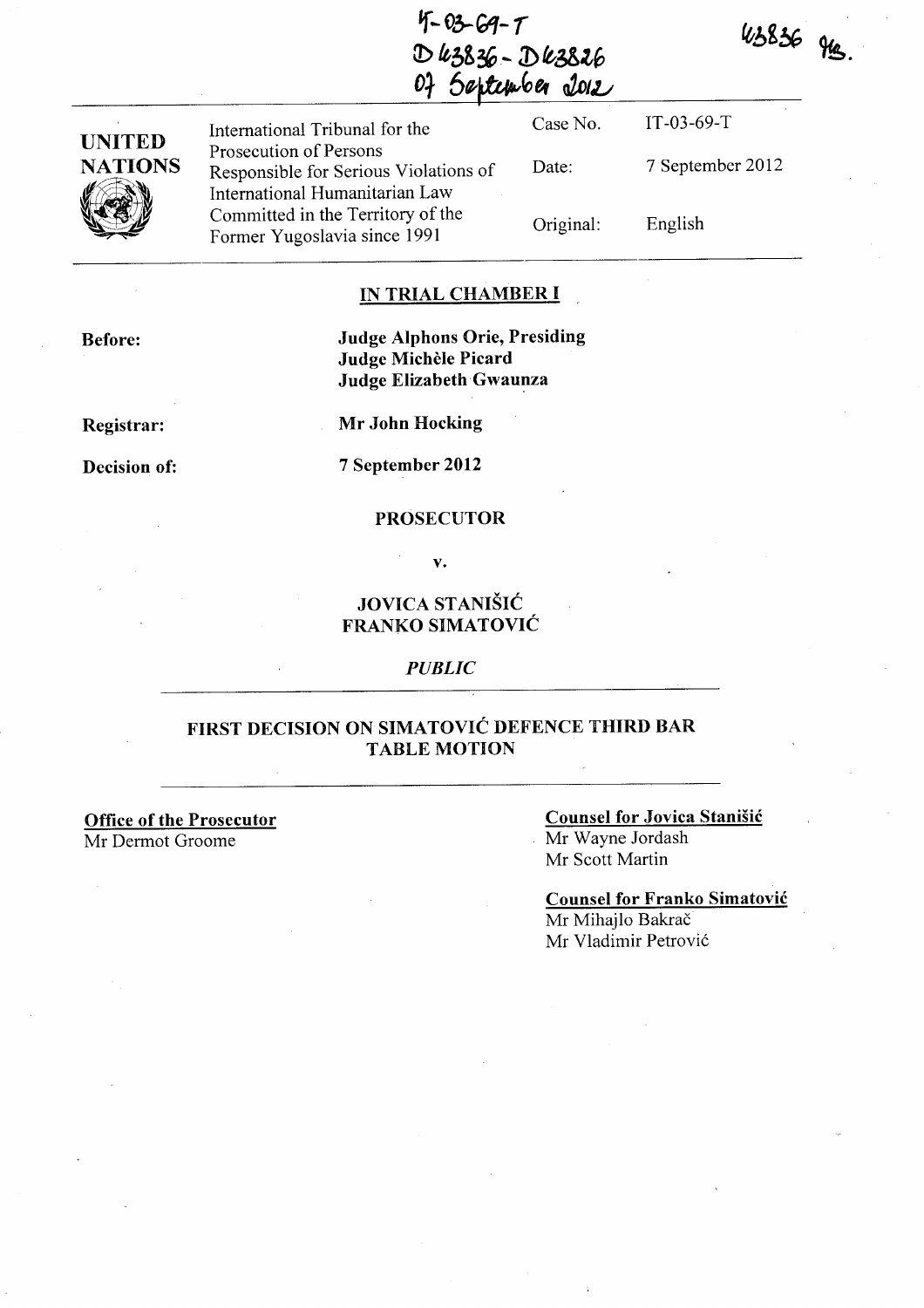# **I. PROCEDURAL HISTORY AND SUBMISSIONS OF THE PARTIES**

1. On 10 July 2012, the Simatović Defence ("Defence") filed its third Bar Table motion ("Motion"), by which it requested the admission of 259 documents from the Bar Table, organized into three categories: documents used in the Borojević report ("Borojević documents"), nonadmitted documents ("2D documents"), and documents recently received from Croatia ("Croatian documents").<sup>1</sup> On 31 July 2012, the Prosecution filed its response to the Motion ("Response").<sup>2</sup> The Stanišić Defence did not make any submissions.

2. The Defence submits that each of the documents in the above three categories is relevant, probative and sufficiently reliable to be admitted into evidence from the Bar Table.<sup>3</sup>

3. The Prosecution submits that with the minimum information provided, it is difficult to ascertain the potential relevance of the documents to the Defence case.<sup>4</sup> Nevertheless, having searched through the trial record and other related material, the Prosecution does not oppose the ' admission of the documents where it understands their relevance.<sup>5</sup> The Prosecution notes that several documents are not part of the Defence Rule 65 ter exhibit list, and that their addition at such a late stage of the proceedings, for which no good cause has been shown, is not in the interests of justice and judicial economy. <sup>6</sup>**In** this respect, it notes that the admission of these documents would cause significant prejudice to the Prosecution and may result in the tendering of additional documents and/or presentation of witnesses in rebuttal.<sup>7</sup> Furthermore, with regard to certain 2D documents, the Prosecution notifies that in the event that they are admitted from the Bar Table, it may tender additional materials in rebuttal for the purpose of contextualizahon. <sup>8</sup>**In** the Response, the Prosecution provides submissions with respect to each of the documents individually.<sup>9</sup>

# **11. APPLICABLE LAW**

- $\overline{4}$ Response, para. 14.
- 5 Ibid.
- 6 Response, paras 15-16. '
- $\boldsymbol{7}$ Response, para. 16.

9 Response, para. 17, Confidential Annex.

Simatovic Defence Third Bar Table Motion with Confidential Annex, 10 July 2012, paras 1, 5. The Defence incorrectly refers to 303 documents.

Prosecution Response to Simatović Defence Third Bar Table Motion with Confidential Annex, 31 July 2012.

 $\overline{\mathbf{3}}$ Motion, paras 2, 6-7.

 $\overline{\mathbf{8}}$ Response, Confidential Annex, pp. 148-149, 151-152, 159.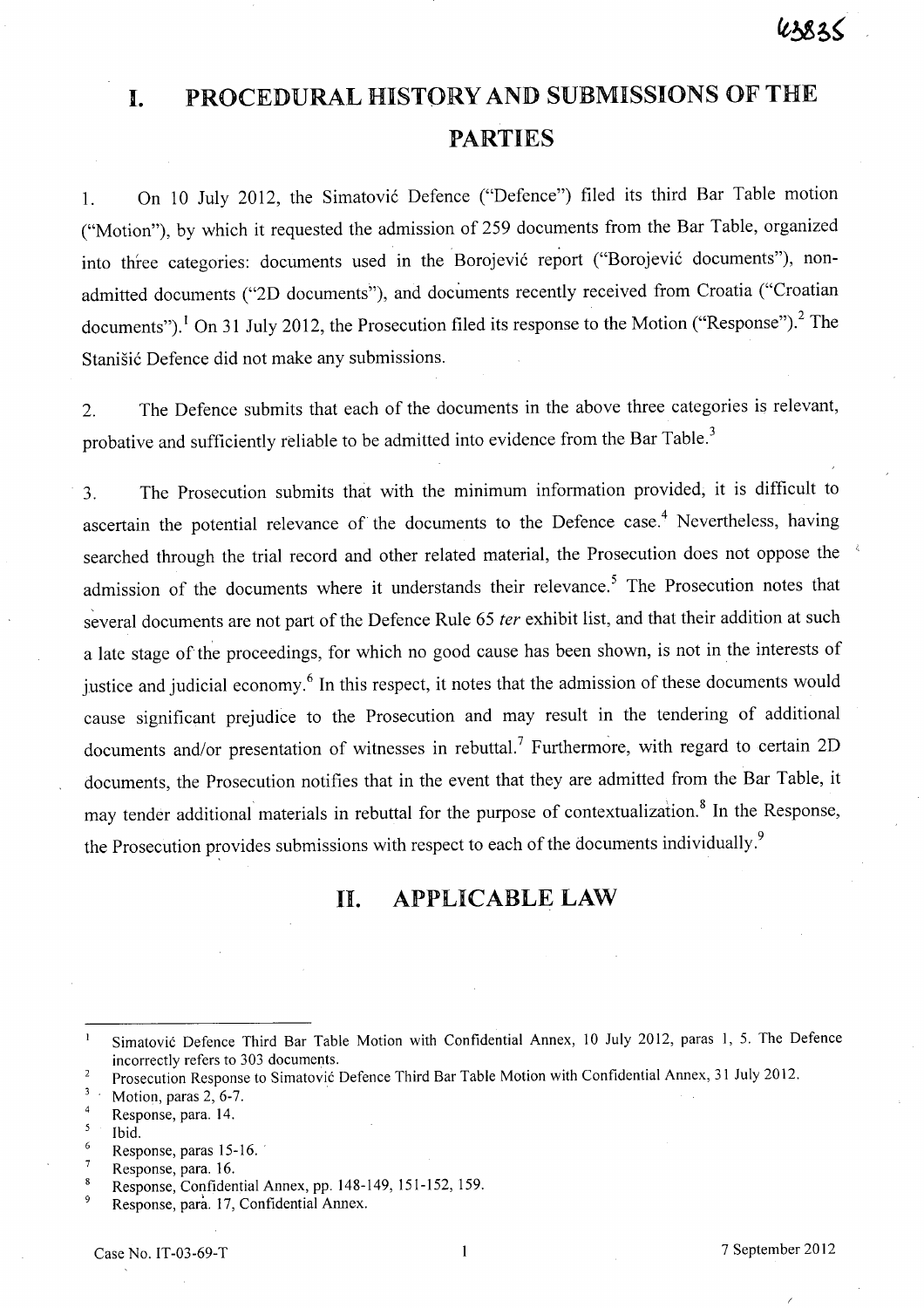4. The Chamber recalls and refers to the applicable law governing the admission of documents from the Bar Table as set out in its previous decision.<sup>10</sup>

# **III. DISCUSSION**

5. In the present Decision, the Chamber will address 2D documents, with the exception of those which fall under one of the following categories: (a) documents already admitted; (b) documents with substantial translation issues; (c) documents marked but not admitted; and (d) voluminous documents. These will be addressed in a further decision by the Chamber.<sup>11</sup> The Prosecution submissions with regard to the Borojević and Croatian documents will also be addressed in that further decision by the Chamber.

6. The Chamber takes note of the Prosecution's intention to tender additional documents in rebuttal, but observes that it has not received any specific request 'in this respect. The Chamber therefore considers that it is not seized of the matter, and will decide on such requests, if any, once they are made in the appropriate format.

7. The Chamber observes that a number of documents are sought to be admitted in order to show a *negative,* i.e. that something did *not* occur because the document made no reference to it. When such documents are tendered from the Bar Table, if viewed in isolation and without context provided by a tendering witness, there is a risk that less weight will ultimately be ascribed to them by the Chamber. In order to properly determine the weight of the documents which will be admitted, and for which a negative inference is sought, the Chamber encourages the Defence to elaborate on the conclusions it invites the Chamber to draw from them (collectively and/or individually), by providing clear references to these documents in its final brief, including, if appropriate, an, explanation of how they refute the Prosecution evidence regarding the same issues.

8. With regard to a number of 2D documents, the Prosecution notes, without objecting to their admission, that the English translations appear to be translations of re-typed documents contained in a book published by the Croatian government, rather than the original documents.<sup>12</sup> Having reviewed these documents, the Chamber considers that the English translations appear to .reflect

<sup>&</sup>lt;sup>10</sup> First Decision on Stanišić Defence Bar Table Motion of 17 February 2012, 23 May 2012, paras 9-10.<br><sup>11</sup> These are deguments begring Rule 65 fer nos 2D00043, 2D00061, 2D00068, 2D00100, 2D001

<sup>11</sup>These are documents bearing Rule 65 *ler* nos 2D00043, 2D00061, 2D00068, 2DOOI00, 2DOOI08, 2D00120, 2D00121, 2D00140.2, 2D00161.2, 2D00181.2, 2D00185.2, 2D00191.2, 2D00221.2, 2D00237, 2D00242, 2D00243, 2D00251, 2D00280, 2D00314, 2D00368, 2D0061 1.2, 2D00649 (tendered twice), 2D00656, 2D00696.2, 2D00701.2, 2D00703.2, 2D00706.2, 2D00714.2, 2D00766.2, and 2D00777.2. They will be addressed in the further decisions by the Chamber on Simatović Defence Third Bar Table Motion.

<sup>&</sup>lt;sup>12</sup> These are documents bearing Rule 65 ter nos, 2D00186.2, 2D00188.2, 2D00189.2, 2D00193.2, 2D00195.2, 2D00200.2, 2D00206.2, 2D00207.2, 2D00213.2,2D00215.2, 2D00218.2, and 2D00699.2. The Prosecution also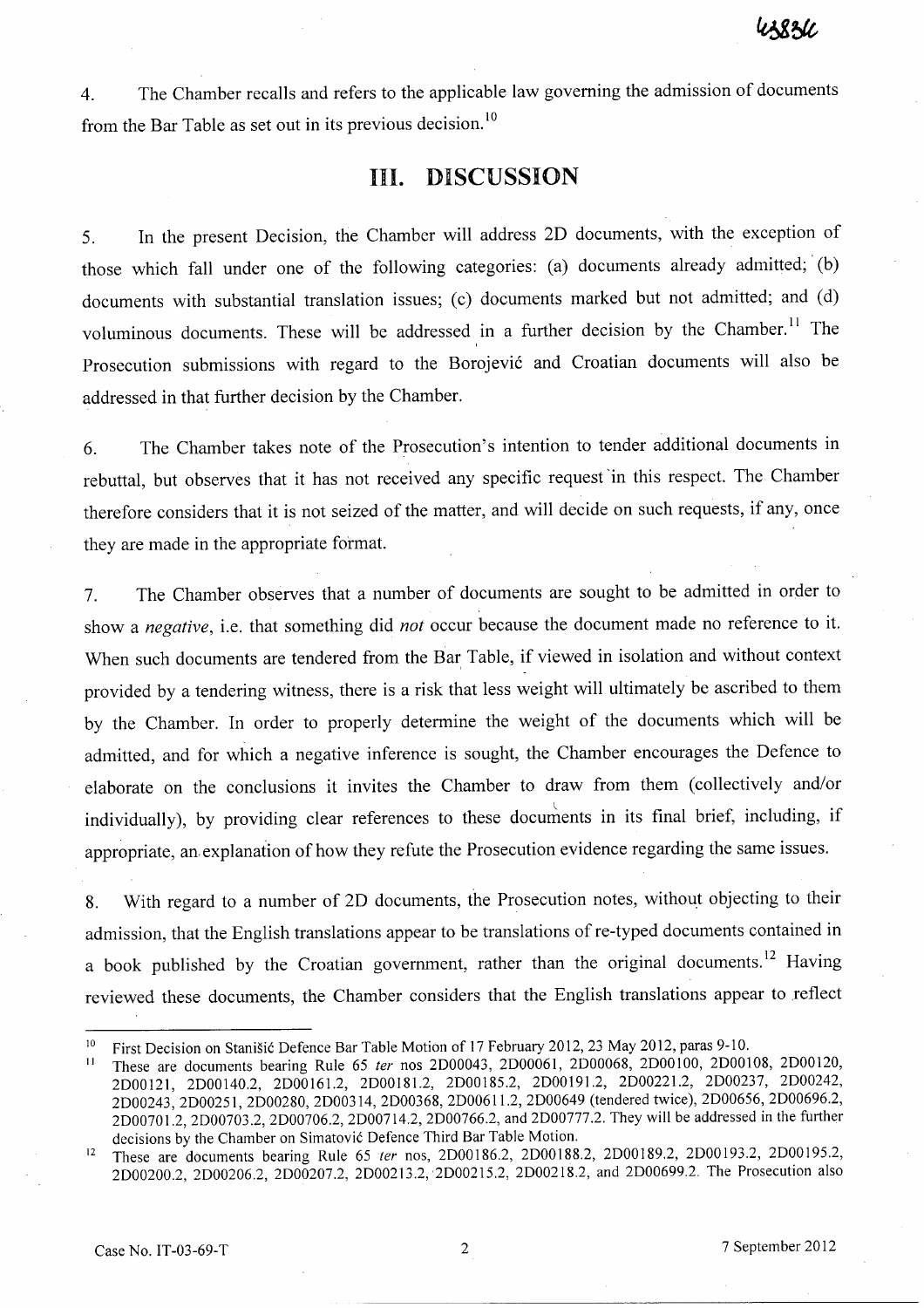features of the original documents. They will therefore be further considered by the Chamber in the present decision.

9. The Chamber further hotes that the English translations of documents bearing Rule 65 *ter* 'nos 2DOOI86.2, 2DOOI93.2, 2D00215.2, 2D00218.2, 2D00252.2, 2D00271.2, 2D00548.2, 2D00563.2, ~2D00565.2, and 2D00585.2, 2D00599.2, 2D00631.2, 2D00717.2, and 2D00785.2 contain minor omissions.<sup>13</sup> However, the Chamber does not consider these omissions to be of such significance so as to have an impact upon the admissibility of the above documents from the Bar Table.

10. The Chamber has sub-divided 2D documents into six categories, namely: (i) Documents related to Witnesses Slobodan Lazarević and Milomir Kovačević; (ii) Witness statements; (iii) Documents not included on the Defence Rule 65 *ter* exhibit list; (iv) Documents to the admission of which the Prosecution does not object; (v) Documents whose admission is opposed for lack of relevance and/or probative value; and (vi) Other documents. They will be addressed below.

# (i) Documents related to Witnesses Slobodan Lazarević and Milomir Kovačević

'11. . The Chamber. notes that the Defence seeks to challenge the credibility of Witness Slobodan Lazarevi6 with a number of documents. These are the documents bearing Rule 65 *ter-nos* 2D00006, 2DOOOI0, 2DOOOI2, 2DOOOI3, 2DOOOI4, 2DOOOI5, 2DOOOI6, 2DOOOI7, 2DOOOI8, 2DOOOI9, 2D00020, 2D00021, 2D00024, 2D00025; 2D00027, 2D00028, 2D00030, and 2D00031. Whereas the Prosecution does not object to the admission of these documents, it points out that they have been available to the Defence as of November 2009, that is well before the testimony of Witness Lazarević in February 2010, and should have therefore been put to the witness in court.<sup>14</sup>

12. The Prosecution objects to the admission of the document bearing Rule 65 *ter* no. 2D00086, by means of which the Defence seeks to challenge the credibility of Witness Milomir Kovačević.<sup>15</sup> In this respect the Prosecution submits that despite having been in possession of this document since March 2010, and having cross-examined Kovačević on his criminal record<sup>16</sup>, the Defence chose not to put it to the witness when he was recalled in September 2010.<sup>17</sup>

13. The Chamber notes that the Defence did not put these documents to Witnesses Lazarevi6 and Kovačević, and did not provide any explanation for not having done so. Furthermore, the

makes similar submissions with regard to documents bearing Rule 65 *ter* nos 2DOO 181.2, 2DOO 191.2, 2D00221.2, 2D00696.2, 2D00701.2, and 2D00703.2, which will be addressed in a further decision by the Chamber.

<sup>&</sup>lt;sup>13</sup> For example, minor handwritten annotations, stamps and signatures are not contained in the English translations.

<sup>14</sup> Response, Confidential Annex, pp. 114-119.

<sup>&</sup>lt;sup>15</sup> Response, Confidential Annex, p. 121.<br><sup>16</sup> See T. 6678 and the following transcription

<sup>&</sup>lt;sup>16</sup> See T. 6678 and the following transcript pages.<br><sup>17</sup> Ibid

Ibid.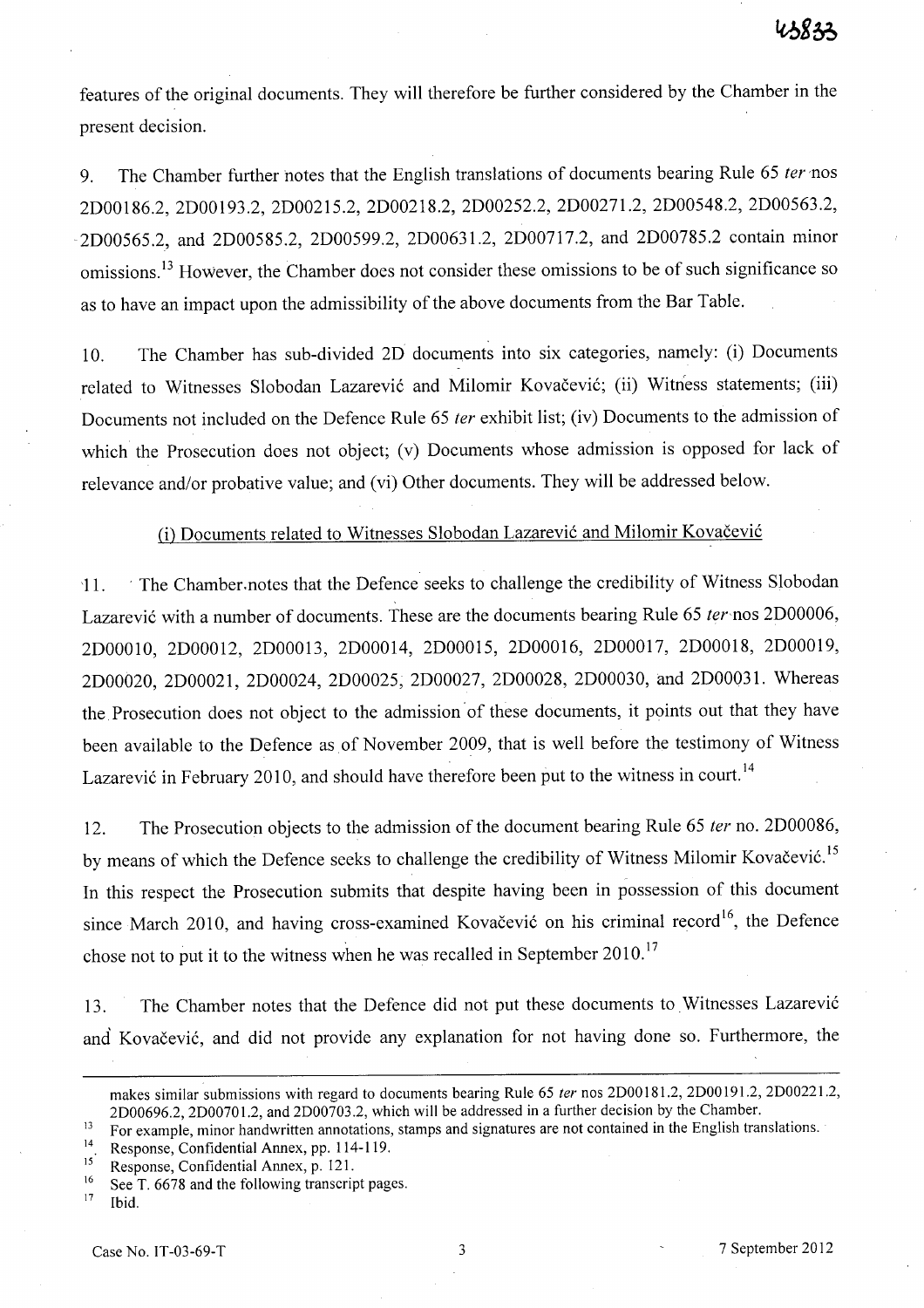Chamber has previously informed the parties that it would normally not allow admission of statements of witnesses, who were aggrieved parties in the criminal proceedings against witnesses appearing before the Chamber.<sup>18</sup> Therefore, the Chamber will deny admission of these documents.

#### (ii) Witness statements

14. The Prosecution objects to the admission of documents bearing Rule 65 *ter* nos 2D00003, 2D00219, 2D00245, and 2D00325, submitting that, as they constitute witness statements, their admission would circumvent the requirements of Rules 92 *bis* or *ter* of the Rules. 19 The Prosecution further notes that the document bearing Rule 65 *ter* no. 2D00003 is a draft statement, which has not been signed by the witness. $20$ 

,

15. The Chamber considers that in accordance with the Tribunal's jurisprudence,<sup>21</sup> the Defence should have soughf admission of the above documents under Rules 92 *bis, ter,* or *quater* in conjunction with Rule 73 *ter* (D) of the Rules. The admission of the above documents from the Bar Table under Rule 89 (C) of the Rules, would give the Defence permission to circumvent the stringent requirements of Rules 92 *bis* to *quater* of the Rules. Consequently, these documents will be denied admission.

# (iii) Documents not included on the Defence Rule 65 *ter* exhibit list

16. The Prosecution objects to the admission of documents bearing Rule 65 *ter* nos 2D00874, 2D00878, 2D01217, 2D01220, 2D01669, 2D01672, and 2D01673 on the grounds that they were not included on the Defence Rule 65 *ter* exhibit list.<sup>22</sup> The Prosecution submits that it would be prejudiced by their admission, and notes that the Defence does not provide any good cause for seeking to admit these documents to its Rule 65 *ter* exhibit list at this late stage of the proceedings.<sup>23</sup>

<sup>&</sup>lt;sup>18</sup> See T. 3484 and the following transcript pages. The Chamber notes that it exceptionally allowed admission of a similar document in relation to Witness Lazarevic in its 28 June 2012 Decision on the Simatovic Defence First Bar Table Motion, with reference to the Chamber's Confidential Invitation to the Parties in Relation to Matters Arising out of the Cross-Examination of Witness Lazarevic, dated 8 July 2010. See para. 9 of the decision. The Chamber considers that, by now, the Defence has had sufficient opportunity to address any matters which could not have been dealt with during cross-examination of Witness Lazarevic.

<sup>&</sup>lt;sup>19</sup> Response, Confidential Annex, pp. 114, 133, 135, 137. The Chamber further notes, with respect to the document bearing Rule 65 *fer* no. 2D00325, that when the Prosecution withdrew in court its initial application for the admission of this document, the Defence failed to request that it be admitted. See T. 2079 and the following transcript pages.

<sup>20</sup> Response, Confidential Annex, p. 114.

<sup>21</sup> See, Decision on Stanisic Defence Motion for Admission of Testimony in the Case of *Prosecutor* v. *Slobodan Milosevic* and Excerpts of Prosecution Interview, 6 July 2012, paras 6-8.

<sup>&</sup>lt;sup>22</sup> Response, Confidential Annex, pp. 156-158.<br><sup>23</sup> Ibid

Ibid.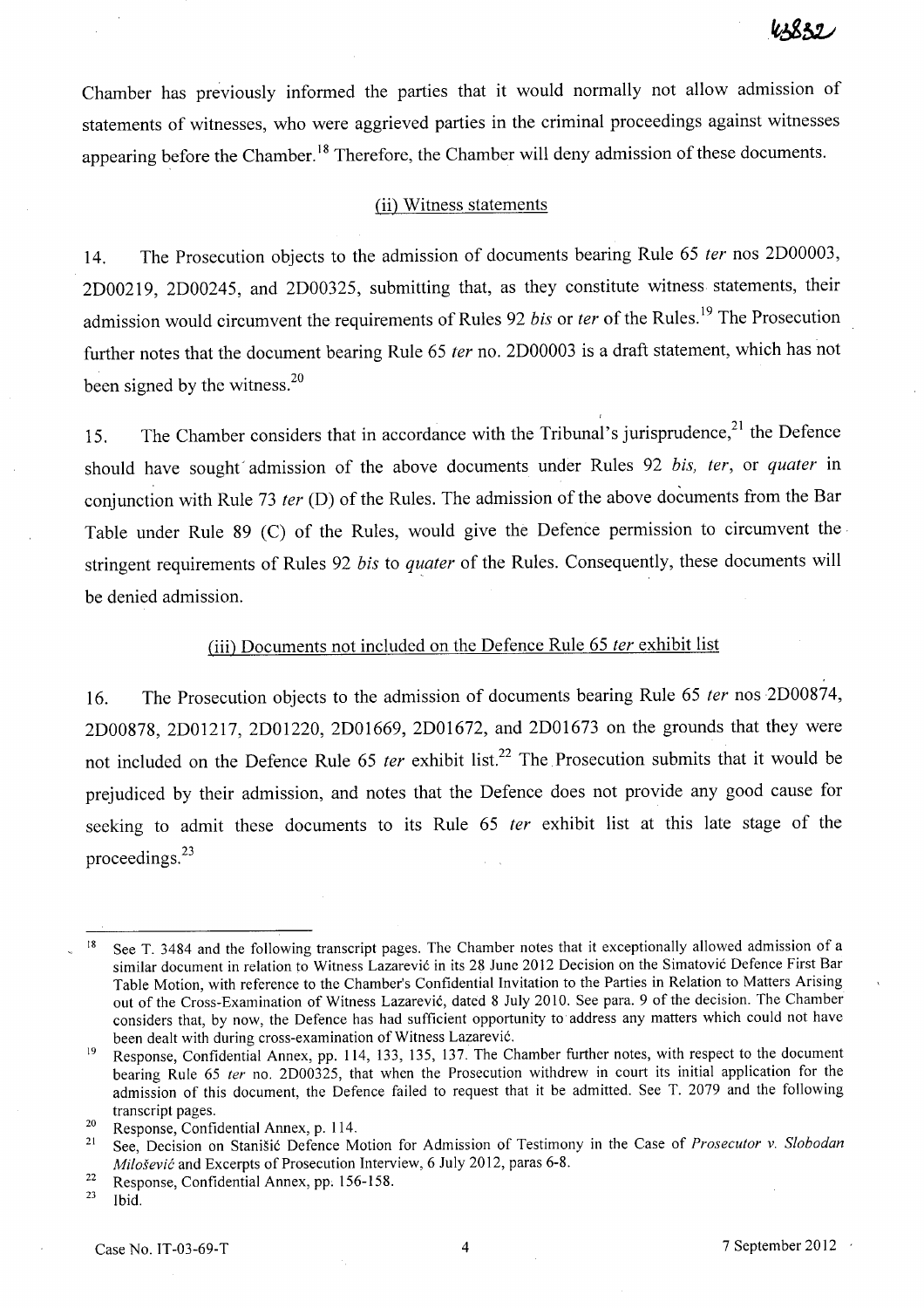17. The Chamber recalls that the addition of documents to a Rule 65 ter exhibit list is a subquestion to that of admitting the documents into evidence.<sup>24</sup> The Prosecution's concerns will be duly considered under the Rule 89 (C) analysis. For this reason the Prosecution's objections related to the Defence Rule 65 *ter* exhibit list do not require explicit discussion. The Chamber decides, proprio motu, to add the above documents to the Defence Rule 65 ter exhibit list.

18. Furthermore, the Prosecution questions the authenticity of the document bearing Rule 65 ter no. 2D00878, which the Prosecution received from Franko Simatović during interview.<sup>25</sup> Whilst authenticity is one of the factors to be considered when assessing the reliability of evidence for admissibility purposes, Rule 89 (C) of the Rules does not require "absolute proof" of authenticity.<sup>26</sup> The Chamber finds that taken at face value, this document bears sufficient indicia of authenticity and reliability to meet the standard for admission from the Bar Table. The Prosecution also submits that it appears that the first page of the original document bearing Rule 65 *ter* no. 2D01220 "may not be complete", and that "the upper right corner of such documents may include the initials of the recipient of the document and other notes which are relevant."<sup>27</sup> The Chamber agrees with the Prosecution and decides that the document bearing Rule 65 ter no. 2D01220 will be admitted into evidence provided that a complete version of the first page of the original document and its English translation are uploaded into eCourt within one week of the date of issue of this decision.

19. The Prosecution further opposes the admission of documents bearing Rule 65 ter nos 2D01669, 2D01672, and 2D01673 on the basis of relevance.<sup>28</sup> The Chamber has reviewed these documents and finds that the Defence has adequately shown their relevance for the purpose of admissibility under Rule 89 (C) of the Rules. The Chamber further finds that the Defence has shown (i) the probative value of all the above documents in this category, and (ii) how they would fit into the Defence case.

#### (iv) Documents to the admission of which the Prosecution does not object

20. The Prosecution does not object to the admission of documents bearing Rule 65 ter nos 2D00046, 2D00050,29 2D00085, 2DOOlll, 2D00112, 2D00138, 2DOOI63.2, 2DOOI82.2, 2DOOI86.2, 2DOOI88.2, 2DOOI89.2, 2DOOI90.2, 2DOOI93.2, 2DOOI95.2, 2DOOI96.2, 2DOOI99.2, 2D00200.2, 2D00201.2, 2D00204.2, 2D00206.2, 2D00207.2, 2D00208.2, 2D00213.2, 2D00215.2,

<sup>&</sup>lt;sup>24</sup> Decision on Prosecution Motion to Reopen Prosecution Case and for the Admission of Documents from the Bar Table, 7 June 2011, para. 14, fn. 42.

<sup>25</sup> Response, Confidential Annex, p. 156.

<sup>&</sup>lt;sup>26</sup> Second Decision on Stanišić Defence Bar Table Motion of 17 February 2012, para. 7, referring to Decision on Admission into Evidence of P179 and P473, 23 June 2010, para. 4, and decisions cited therein.

<sup>&</sup>lt;sup>27</sup> Response, Confidential Annex, p. 157.

<sup>28</sup> Response, Confidential Annex, pp. 157-158.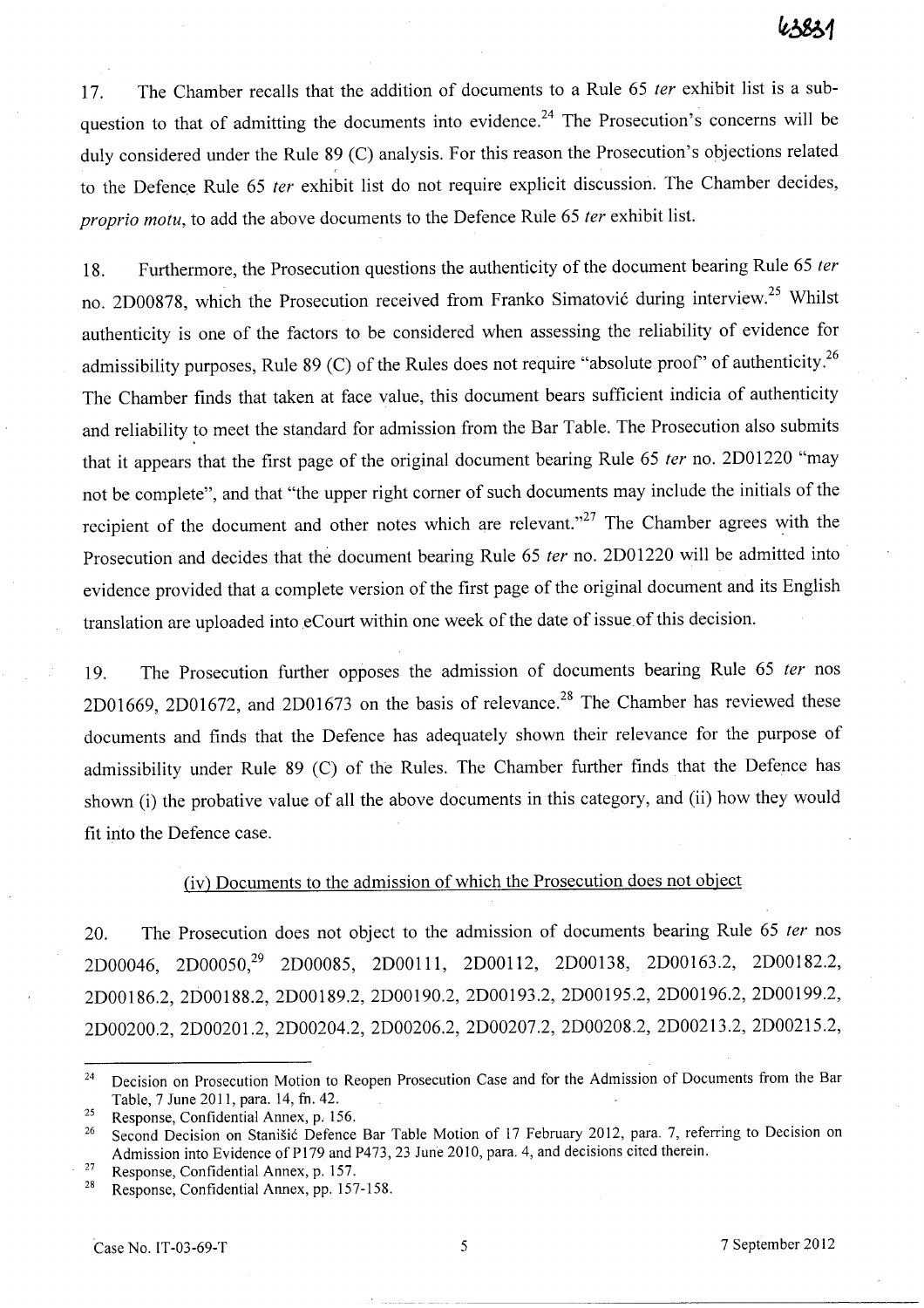2D00218.2, 2D00221.2, 2D00262.2, 2D00271.2, 2D00375, 2D00548.2, 2D00551.2, 2D00557.2, 2D00560.2, 2D00563.2, 2D00591.2, 2D00699.2, 2D00761.2, 2D00791, 2D00792, 2D00797, 2D00805, 2D00826, and 2D00828.<sup>30</sup>

21. The Chamber has reviewed these documents and finds that the Defence has adequately shown their relevance for the purpose of admissibility under Rule 89 (C) of the Rules. The Chamber further finds that the Defence has shown (i) their probative value, and (ii) how they would fit into the Defence case.

22. The Prosecution does not object to the admission of documents bearing Rule 65 ter nos 2D00102, 2D00103, and 2D00104, but considers their probative value to be very low.<sup>31</sup> The Chamber considers that the Prosecution's submissions go to the weight to be afforded to the documents, and reiterates that any conclusions to be drawn from them do not impact upon their admissibility under Rule 89 (C) of the Rules. **In** this instance, the Defence has demonstrated (i) the relevance and probative value of the documents and (ii) how they would fit into its case.

### Cv) Documents whose admission is opposed for lack of relevance and/or probative value

23. The Prosecution objects to the admission of the document bearing Rule 65 ter no. 2D00096, arguing that it contains no substantive information and lacks any probative value.<sup>32</sup> It submits that this document appears to be a cover letter for the document bearing Rule 65 ter no. 2D00097, which was tendered into evidence from the Bar Table, and the authenticity of which the Prosecution never questioned.<sup>33</sup> The Chamber notes that the document bearing Rule 65 *ter* no. 2D00097 is in evidence as D1348, and that indeed the document bearing Rule 65 ter no. 2D00096 appears to be its covering letter. As such, it is not of sufficient relevance or probative value, and it will be denied admission.

24. Similarly, with respect to the document bearing Rule 65 *ter* no. 2D00164, which is a certificate of authenticity of a newspaper article already in evidence as D168, the Prosecution submits that its admission is unnecessary.<sup>34</sup> The Chamber considers that this document is not of sufficient relevance or probative value, and its admission from the Bar Table will be denied.

<sup>&</sup>lt;sup>29</sup> The Chamber notes that there are two identical English translations of the original document uploaded.<br><sup>30</sup> Bername, Canfidantial Annay np. 120, 121, 123, 126, 134, 136, 140-144, 148, 152-156.

<sup>&</sup>lt;sup>30</sup> Response, Confidential Annex, pp. 120-121, 123, 126-134, 136, 140-144, 148, 152-156.<br><sup>31</sup> Personse, Confidential Annex, p. 122, 123.

Response, Confidential Annex, p. 122-123.

<sup>32</sup> Response, Confidential Annex, p. 121.

<sup>&</sup>lt;sup>33</sup> Response, Confidential Annex, p. 121. See, Decision on the Simatovic Defence First Bar Table Motion, 28 June 2012, paras 11, 13.

<sup>34</sup> Response, Confidential Annex, p. 127.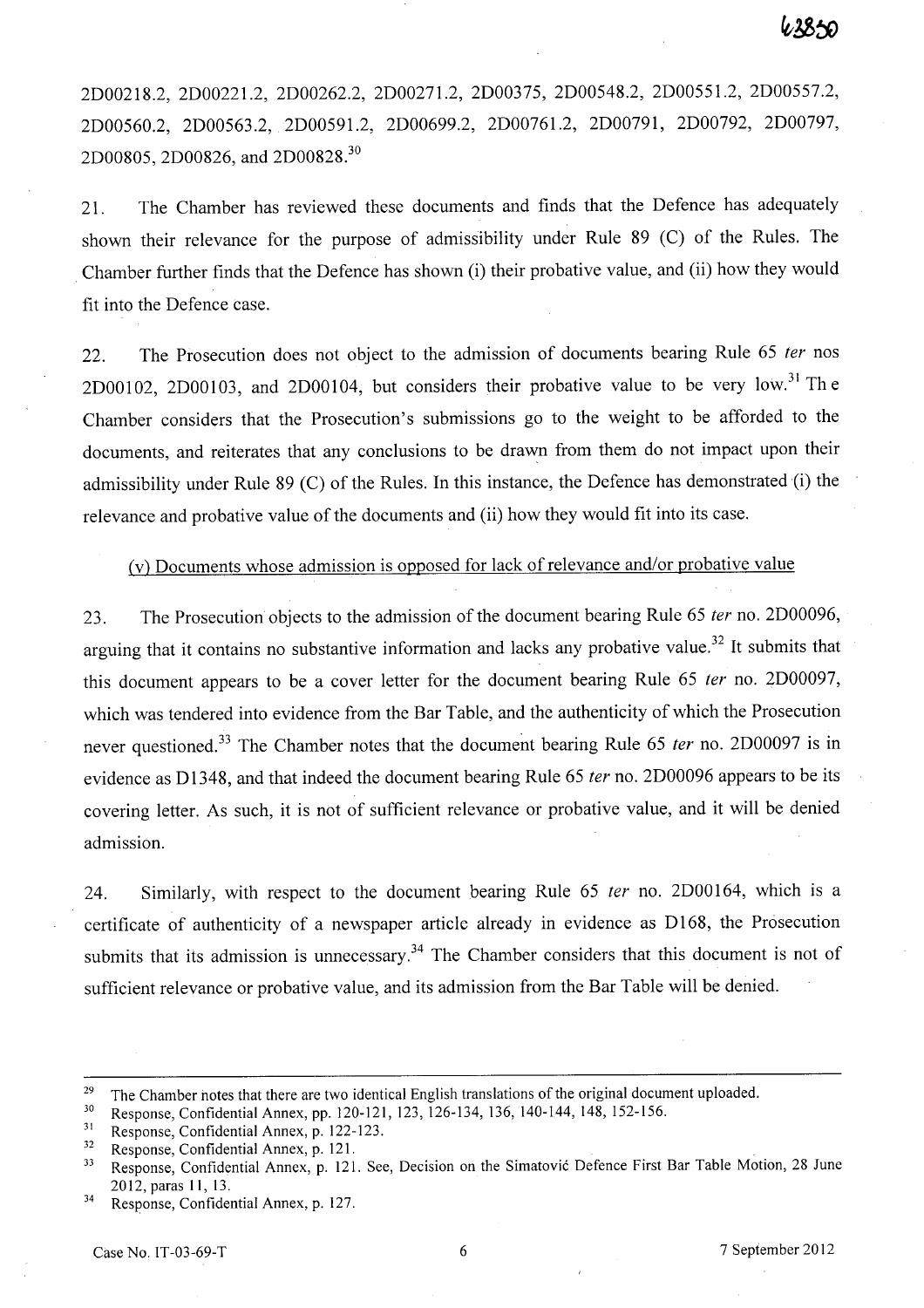25. The Chamber notes that documents bearing 65 fer nos 2D00366 and 2D00367 constitute excerpts of testimony of Slobodan Medic a.k.a. Boca in his own trial before the Serbian War Crime Court. The Prosecution opposes their admission on the basis of lack of relevance.<sup>35</sup> It also submits that Medic did not take an oath when testifying before the Serbian court, and that he had every incentive to lie, which makes this testimony unreliable and thus inadmissible under Rule 89 (C) of the Rules.<sup>36</sup> In the event that the Chamber admits the two documents at issue into evidence, the Prosecution submits that they should be given very little weight, and requests that the Chamber take judicial notice of the Serbian court's observations as to Medić's reliability, and his subsequent conviction by the Serbian court.<sup>37</sup> The Chamber recalls that in accordance with the Tribunal's jurisprudence, statements given to non-parties for purposes other than proceedings before the Tribunal may be admitted into evidence under Rule 89 (C) of the Rules. 38 The Chamber further recalls that another excerpt of Medic's testimony from the same trial was earlier tendered by the Defence and admitted into evidence.<sup>39</sup> Likewise, in the present decision, the Chamber finds that the proffered documents are authentic transcripts of court proceedings, and that they are relevant to the issues raised in the Indictment. The Prosecution's objections go to the weight, if any, to be given to these documents, rather than to the issue of their admissibility. The Chamber is satisfied that the Defence has demonstrated (i) the relevance and probative value of the documents, and (ii) how they would fit into its case. $40$ 

26. The Prosecution opposes the admission of documents bearing Rule 65 ter nos 2D00590.2, 2D00762.2, and 2D00764.2, arguing that the Defence has not indicated their relevance.<sup>41</sup> However, having examined the Defence submissions, the Chamber considers that it has demonstrated (i) the relevance and probative value of the documents, and (ii) how they would fit into its case.

27. The Prosecution also opposes the admission of documents bearing Rule 65 ter nos 2DOOI05, 2DOOl18, 2D00139, 2D00203.2, 2D00205.2, 2D00306.1, 2D00565.2 and 2D00585.2, arguing that the Defence has not indicated their relevance or how they fit into its case.<sup>42</sup> The Chamber agrees with the Prosecution and considers that the Defence has merely described the

 $\frac{35}{36}$  Response, Confidential Annex, pp. 138-139.

Ibid.

 $37$  Ibid.

*<sup>38</sup> Prosecutor* v, *Slobodan Milosevic,* Case No. IT-02-54-AR73.3, Decision on Admissibility of Prosecution Investigator's Evidence, 30 September 2002 *("Milosevic* Appeal Decision"), para. 18.

<sup>&</sup>lt;sup>39</sup> D213. See, Omnibus Decision dealing with Outstanding Matters, 5 April 2011, para. 19.

<sup>&</sup>lt;sup>40</sup> With regard to the request for judicial notice of the Serbian court's observations as to Medic's reliability, and his subsequent conviction, the Chambers notes that the Prosecution has not demonstrated that the requirements for taking judicial notice have been met.

<sup>&</sup>lt;sup>41</sup> Response, Confidential Annex, pp. 143, 152. The Chamber was unable to confirm the Prosecution's observations regarding multiple translations of documents bearings Rule 65 *ter* nos 2000762.2 and 2000764.2 uploaded into eCourt.

<sup>42</sup> Response, Confidential Annex, pp. 123-125, 131, 136-137, 142, 143.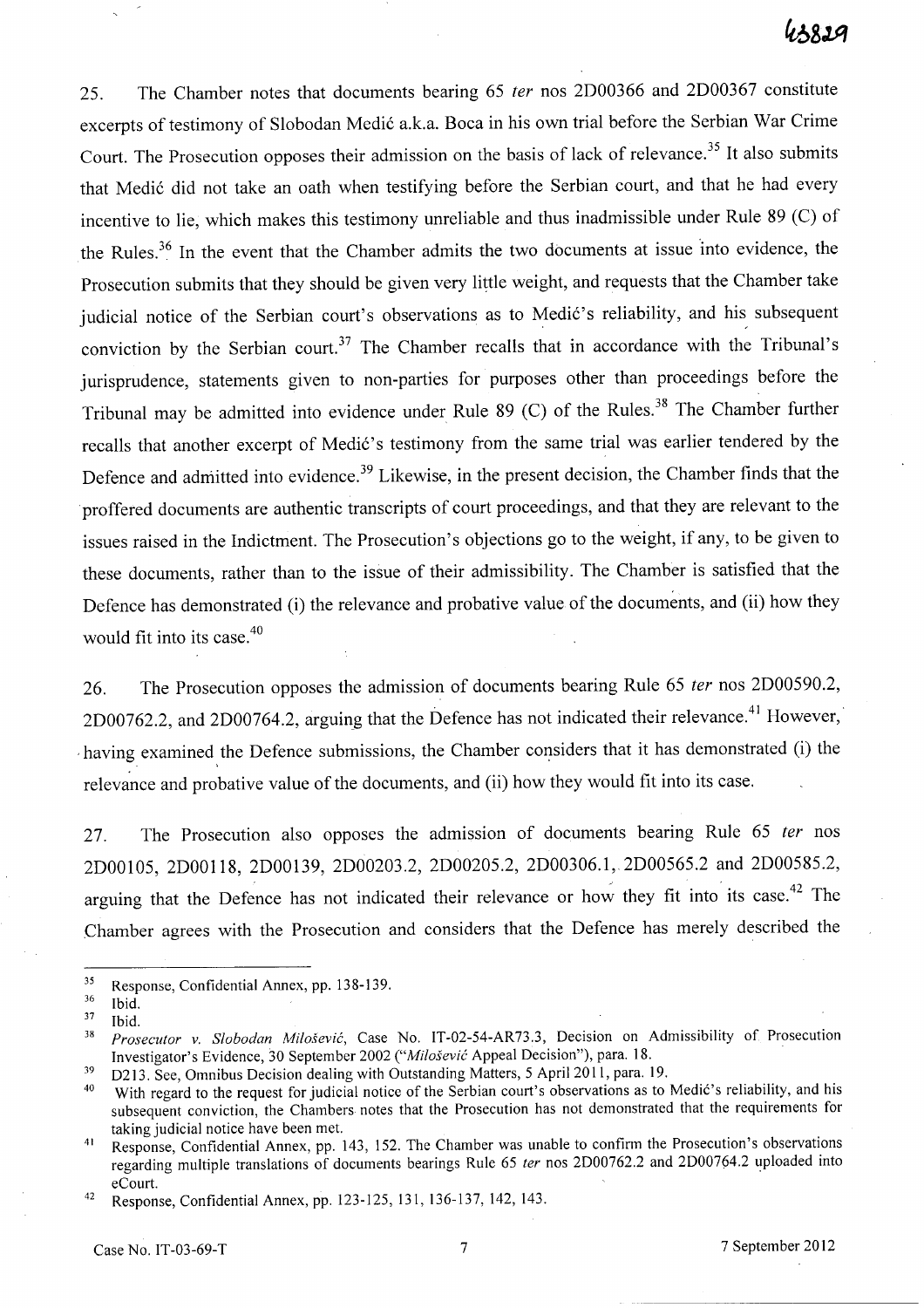content of the above documents. The Chamber, having not been provided with sufficient information to properly assess the relevance and probative value of these documents, or how they would fit into the Defence case, will consequently deny their admission.

#### (vi) Other documents

28. Further, noting that the English translations of documents bearing Rule 65 ter nos 2D00599.2, 2D00631.2, 2D00717.2, and 2D00785.2 appear to be translations of book extracts, the Prosecution submits that it does not oppose their admission provided that corrected translations are uploaded.<sup>43</sup> However, having examined the above documents, the Chamber considers that the English translations appear, in fact, to reflect features of the original documents. The Chamber has reviewed these documents and finds that the Defence has shown (i) the relevance and probative value of these documents, and (ii) how they would fit into the Defence case.

29. The Prosecution submits that the document bearing Rule 65 fer no. 2D00796, which is a RFA response, is misleading, as it does not mention the related and highly relevant contextual information provided to the Prosecution by the Republic of Serbia, and uploaded into eCourt under Rule 65 ter no. 4934.<sup>44</sup> The Chamber takes note of the Prosecution's objection, but considers that it goes to the weight of the document. In this respect the Chamber notes that the Prosecution may request admission of any document it intends to use in rebuttal in a separate motion to the Chamber. The Chamber is further satisfied that the Defence has shown (i) the relevance and probative value of this document, and (ii) how it would fit into its case.

30. The Prosecution objects to the admission of the document bearing Rule 65 fer no. 2D00252.2, as the Defence has not provided it with the RFA response.<sup>45</sup> Nevertheless, the Prosecution acknowledges that the document's stamps and header appear to be authentic, and the document is relevant.<sup>46</sup> The Chamber finds that on face value the document bears sufficient indicia of authenticity and reliability to meet the standard for admission from the Bar Table. It further finds that the Defence has shown (i) the relevance and probative value of this document, and (ii) how it would fit into its case.

31. With regard to documents bearing Rule 65 fer nos 2D00648, 2D00655, and 2D00690, the Prosecution claims that it has not received sufficient information on the provenance and questions

<sup>&</sup>lt;sup>43</sup> The Prosecution makes similar submissions with regard to documents bearing Rule 65 ter nos 2D00140.2 and 2D00714.2, which will be addressed in a further decision by the Chamber.

<sup>44</sup> Response, Confidential Annex, p. 154.

 $^{45}$  Response, Confidential Annex, p. 135.

Ibid.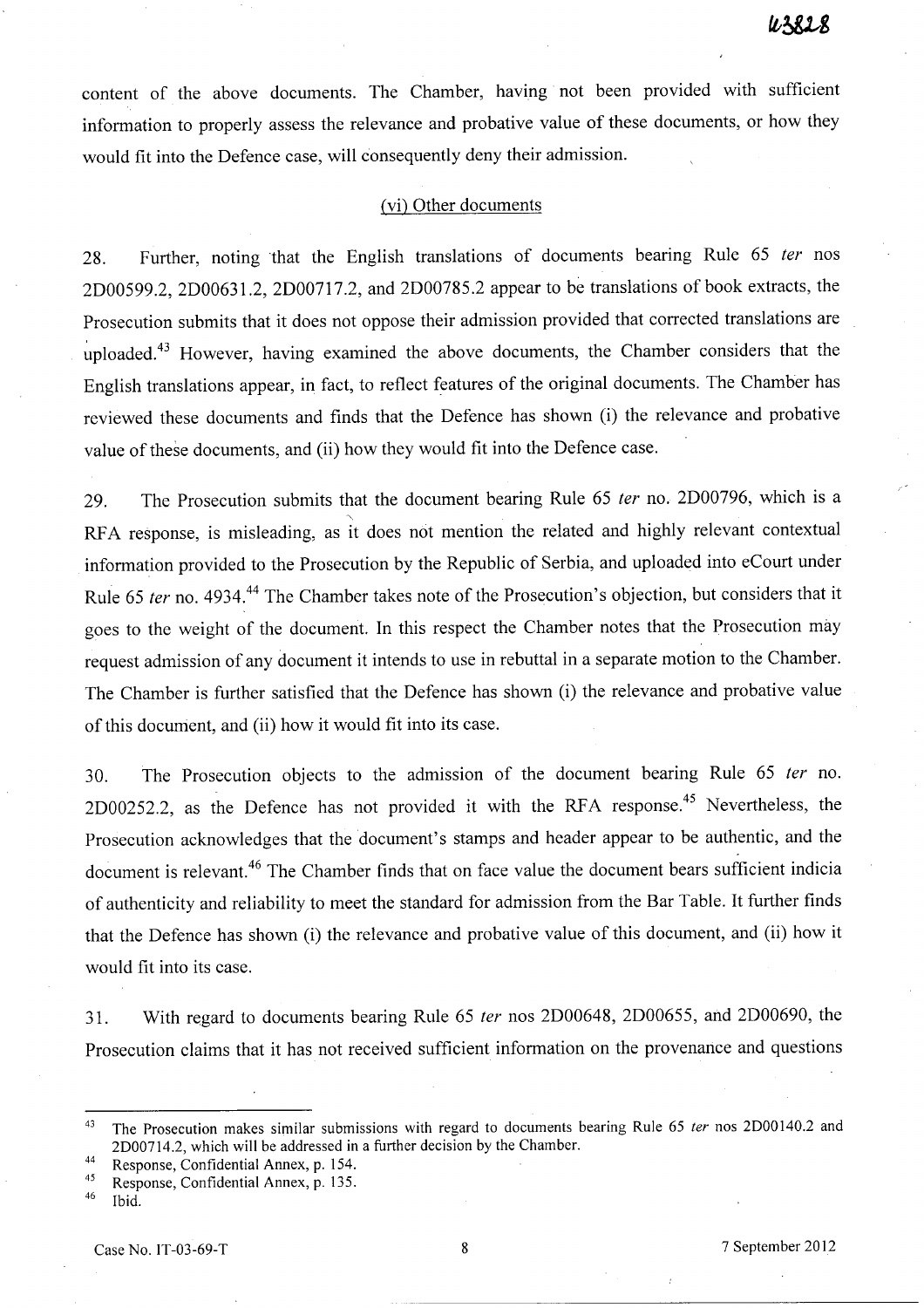the documents' reliability/authenticity.<sup>47</sup> It further notes that, contrary to the Defence assertions, Witness Rade Vujović did not confirm the authenticity of documents bearing Rule 65 ter nos 2D00648 and 2D00655 in court, and that the former document appears to be incomplete.<sup>48</sup> The Prosecution further objects to the relevance of these documents, and submits that the Defence has failed to state how they would support its case.<sup>49</sup> The Chamber notes that these documents were put to-Witness Vujović, that he confirmed that they were generated by the 3rd department of the 7th Administration of the Serbian State Security Service, and that he recognised the sequential numbers that were normally given to such documents.<sup>50</sup> The Chamber will deny admission of the document bearing Rule 65 ter no. 2D00648, which appears to contain an incomplete text, and with regard to which the Defence has not provided any explanation as to the reasons for it being incomplete. In view of the above, the Chamber is unable to properly assess relevance and probative value of this document. With regard to the remaining two documents referred to above, the Chamber finds that at face value, they bear sufficient indicia of authenticity and reliability to meet the standard for admission from the Bar Table, and that the Defence has shown with sufficient clarity and specificity (i) the relevance and probative value of the documents, and (ii) how they would fit into its case.

# **IV. DISPOSITION**

# 32. For the foregoing reasons, the Chamber

- (i) *PROPRIO MOTU* **DECIDES** to add documents bearing Rule 65 {er nos 2D00874, 2D00878, 2D01217, 2D01220, 2D01669, 2D01672, and 2D01673 to the Defence Rule *65* {er exhibit list;
- (ii) **ADMITS** into evidence the documents bearing Rule 65 ter nos 2D00046, 2D00050, 2D00085, 2D00102, 2D00103, 2D00104, 2D00111, 2D00112, 2D00138, 2D00163.2, 2D00182.2, 2D00186.2, 2D00188.2, 2D00189.2, 2D00190.2, 2D00193.2, 2D00195.2, 2D00196.2, 2D00199.2, 2D00200.2, 2D00201.2, 2D00204.2, 2D00206.2, 2D00207.2, 2D00208.2, 2D00213.2, 2D00215.2, 2D00218.2, 2D00252.2, 2D00262.2, 2D00271.2, 2D00366, 2D00367, 2D00375, 2D00548.2, 2D00551.2, 2D00557.2, 2D00560.2, 2D00563.2, 2D00590.2, 2D00591.2, 2D00599.2, 2D0063 1.2, 2D00655, 2D00690, 2D00699.2, 2D00717.2, 2D00761.2, 2D00762.2, 2D00764.2, 2D00785.2, 2D00791,

- $48$  Ibid.
- 49 Ibid.

<sup>47</sup> Response, Confidential Annex, pp. 145-148.

<sup>50</sup> T. 19624, 19626-19629.